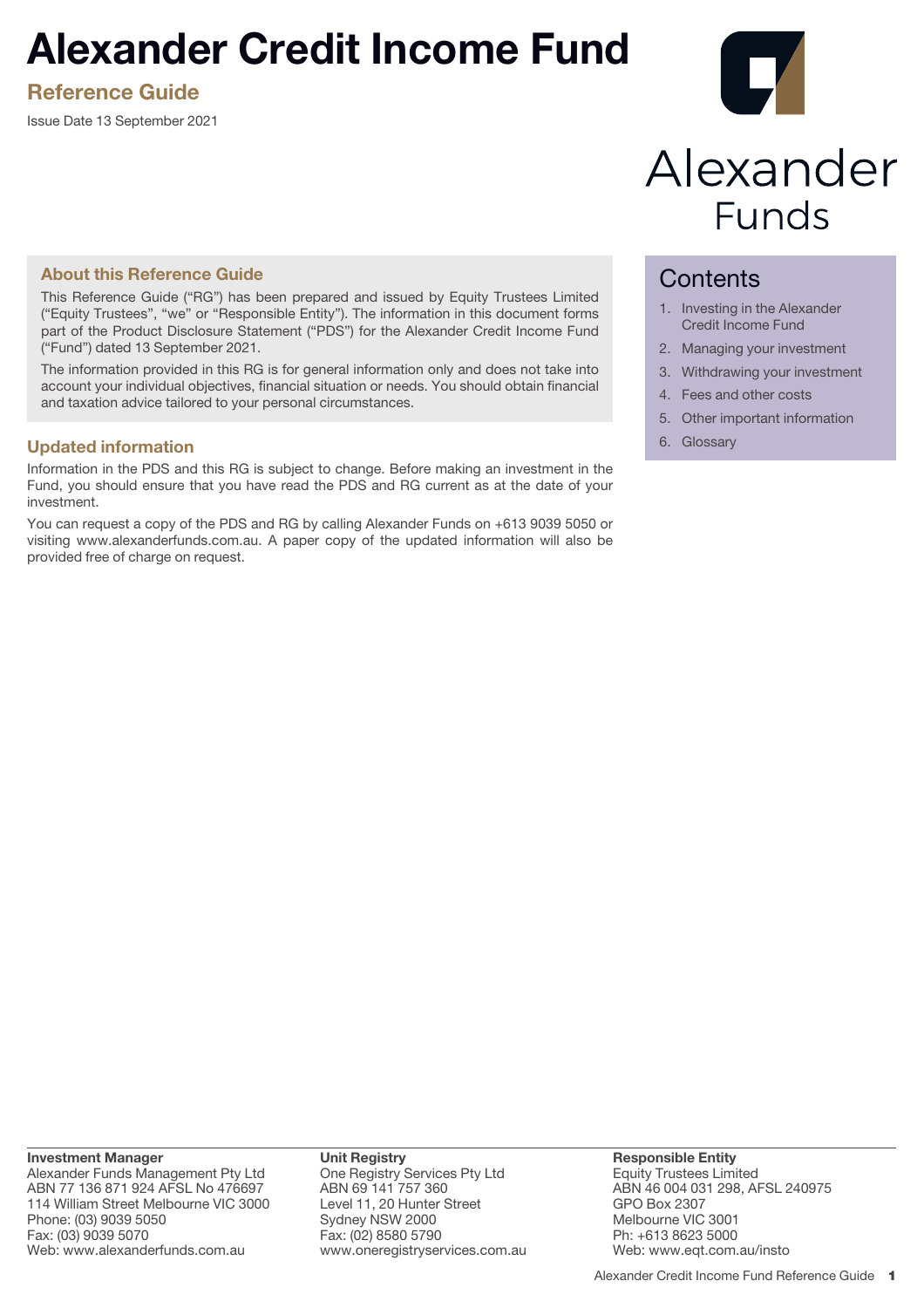# 1. Investing in the Alexander Credit Income Fund

# **Application cut-off times**

If we receive a correctly completed Application Form, identification documents (if applicable) and cleared application money:

- before 2pm (Sydney time) on a Business Day and your application for units is accepted, you will generally receive the Application Price calculated for that Business Day; or
- on or after 2pm (Sydney time) on a Business Day and your application for units is accepted, you will generally receive the Application Price calculated for the next Business Day.

Please see the PDS for information regarding how to apply.

# **Application terms**

We will only start processing an application if:

- we consider that you have correctly completed the Application Form;
- you have provided us with the relevant identification documents if required; and
- we have received the application money (in cleared funds) stated in your Application Form.

#### **mFund**

For investors who apply via mFund, we will only start processing an application if:

- we receive an application for units via mFund; and
- we receive the relevant application money (in cleared funds).

We will not investigate whether an application for units received by Equity Trustees via mFund has been made with the authority of the applicant and we are not liable for any losses, liabilities, actions, proceedings, claims and demands arising from applications received via mFund.

# 2. Managing your investment

#### **Authorised signatories**

You can appoint a person, partnership or company as your authorised signatory. To do so, please nominate them on the Application Form and have them sign the relevant sections. If a company is appointed, the powers extend to any director and officer of the company. If a partnership is appointed, the powers extend to all partners. Such appointments will only be cancelled or changed once we receive written instructions from you to do so.

Once appointed, your authorised signatory has full access to operate your investment account for and on your behalf. This includes the following:

- making additional investments;
- requesting income distribution instructions be changed;
- withdrawing all or part of your investment;
- changing bank account details; and
- enquiring and obtaining copies of the status of your investment.

If you do appoint an authorised signatory:

- you are bound by their acts;
- you release, discharge and indemnify us from and against any losses, liabilities, actions, proceedings, claims and demands arising from instructions received from your authorised signatory; and
- you agree that our acting on any instructions received from your authorised signatory shall amount to complete satisfaction of our obligations, even if these instructions were made without your knowledge or authority.

# **Reports**

Investors will be provided with the following reports:

• application and withdrawal confirmation statements;

- transaction statements; and
- (where applicable), distribution and tax statements.

Annual audited financial accounts are available on Equity Trustees' website.

# 3. Withdrawing your investment

# **Withdrawal cut-off times**

If we receive a withdrawal request:

- before 2pm (Sydney time) on a Business Day and your withdrawal request is accepted, you will generally receive the Withdrawal Price calculated for that Business Day; or
- on or after 2pm (Sydney time) on a Business Day and your withdrawal request is accepted, you will generally receive the Withdrawal Price calculated for the next Business Day.

Please see the PDS for information regarding how to request a withdrawal.

## **Withdrawal terms**

Once we receive your withdrawal request, we may act on your instruction without further enquiry if the instruction bears your account number or investor details and your (apparent) signature(s), or your authorised signatory's (apparent) signature(s).

We may contact you to check your details before processing your withdrawal request but are not obliged to. This may cause a delay in finalising payment of your withdrawal money. No interest is payable for any delay in finalising payment of your withdrawal money.

We are not responsible or liable if you do not receive, or are late in receiving, any withdrawal money that is paid according to your instructions.

When you are withdrawing, you should take note of the following:

- Withdrawals will only be paid to the investor.
- We reserve the right to fully redeem your investment if, as a result of processing your request, your investment balance in the Fund falls below the minimum balance set out in the PDS.
- If we cannot satisfactorily identify you as the withdrawing investor, we may reject your withdrawal request or payment of your withdrawal proceeds will be delayed. We are not responsible for any loss you consequently suffer.
- As an investor who is withdrawing, you agree that any payment made according to instructions received by post, courier, email or fax, shall be a complete satisfaction of our obligations, despite any fact or circumstances such as the payment being made without your knowledge or authority.
- You agree that if the payment is made according to these terms, you, and any person claiming on your behalf, shall have no claim against us with regards to such payment.

#### **mFund**

Alternatively, you can make a withdrawal request through mFund by placing a sell order for units with your licensed broker. We will not investigate whether a withdrawal request received via mFund has been made with the authority of the investor and we are not liable for any losses, liabilities, actions, proceedings, claims and demands arising from withdrawal requests received via mFund.

# **Withdrawal restrictions**

Under the Corporations Act, you do not have a right to withdraw from the Fund if the Fund is illiquid. In such circumstances, you will only be able to withdraw your investment if Equity Trustees makes a withdrawal offer in accordance with the Corporations Act. Equity Trustees is not obliged to make such offers.

2 Alexander Credit Income Fund Reference Guide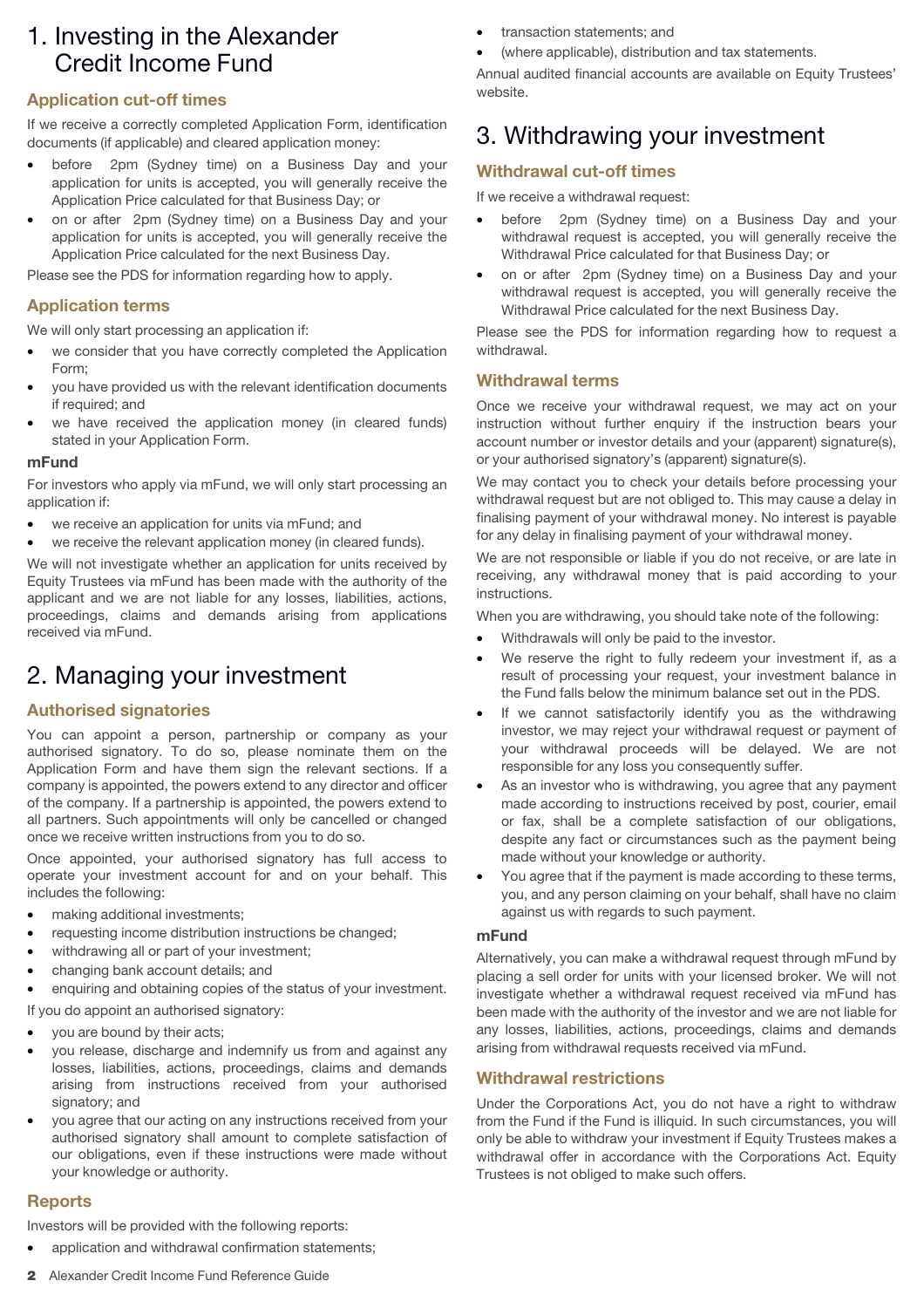The Fund will be deemed liquid if at least 80% of its assets are liquid assets (generally cash and marketable securities). In addition, we may at any time suspend consideration of withdrawal requests or defer our obligation to pay withdrawal proceeds if it is not possible, or not in the best interests of investors or former investors for us to do so, due to circumstances outside our control (such as restricted or suspended trading in a Fund asset).

# 4. Fees and other costs

# **DID YOU KNOW?**

**Small differences in both investment performance and fees and costs can have a substantial impact on your long-term returns. For example, total annual fees and costs of 2% of your investment balance rather than 1% could reduce your final return by up to 20% over a 30-year period (for example, reduce it from \$100,000 to \$80,000).**

**You should consider whether features such as superior investment performance or the provision of better member services justify higher fees and costs.**

**You may be able to negotiate to pay lower fees. Ask the fund or your financial adviser.**

# **TO FIND OUT MORE**

If you would like to find out more, or see the impact of the fees based on your own circumstances, the **Australian Securities and Investments Commission (ASIC)** Moneysmart website (www.moneysmart.gov.au) has a managed funds fee calculator to help you check out different fee options.

# **Fees and other costs**

This section shows fees and other costs that you may be charged. These fees and costs may be deducted from your money, from the returns on your investment or from the assets of the managed investment scheme as a whole.

Taxes are set out in another part of this document. You should read all the information about fees and costs because it is important to understand their impact on your investment.

| <b>Alexander Credit Income Fund</b>                                                    |                                                                                                             |                                                                                                                                                                                                                                                                                                     |  |  |  |  |
|----------------------------------------------------------------------------------------|-------------------------------------------------------------------------------------------------------------|-----------------------------------------------------------------------------------------------------------------------------------------------------------------------------------------------------------------------------------------------------------------------------------------------------|--|--|--|--|
| Type of fee or cost                                                                    | <b>Amount</b>                                                                                               | How and when paid                                                                                                                                                                                                                                                                                   |  |  |  |  |
| Ongoing annual fees and costs <sup>1</sup>                                             |                                                                                                             |                                                                                                                                                                                                                                                                                                     |  |  |  |  |
| Management fees and costs<br>The fees and costs for managing your<br>investment        | 0.66% of the NAV of the Fund                                                                                | The management fees component of<br>management fees and costs are accrued<br>daily and paid from the Fund monthly in<br>arrears and reflected in the unit price.<br>Otherwise, the fees and costs are variable<br>and deducted and reflected in the unit price<br>of the Fund as they are incurred. |  |  |  |  |
|                                                                                        |                                                                                                             | The management fees component of<br>management fees and costs can be<br>negotiated. Please see "Differential fees" in<br>the "Additional Explanation of Fees and<br>Costs" for further information.                                                                                                 |  |  |  |  |
| Performance fees                                                                       | Not applicable                                                                                              | Not applicable                                                                                                                                                                                                                                                                                      |  |  |  |  |
| Amounts deducted from your investment in<br>relation to the performance of the product |                                                                                                             |                                                                                                                                                                                                                                                                                                     |  |  |  |  |
| Transaction costs<br>The costs incurred by the scheme when<br>buying or selling assets | 0.00% of the NAV of the Fund                                                                                | Transaction costs are variable and<br>deducted from the Fund as they are<br>incurred and reflected in the unit price. They<br>are disclosed net of amounts recovered by<br>the buy-sell spread.                                                                                                     |  |  |  |  |
|                                                                                        |                                                                                                             | Any transaction costs at the interposed<br>vehicle level are reflected in the value of the<br>Fund's investment in the relevant<br>interposed vehicle, and therefore reflected<br>in the unit price.                                                                                                |  |  |  |  |
|                                                                                        | Member activity related fees and costs (fees for services or when your money moves in or out of the scheme) |                                                                                                                                                                                                                                                                                                     |  |  |  |  |
| Establishment fee                                                                      | Not applicable                                                                                              | Not applicable                                                                                                                                                                                                                                                                                      |  |  |  |  |
| The fee to open your investment                                                        |                                                                                                             |                                                                                                                                                                                                                                                                                                     |  |  |  |  |
| Contribution fee                                                                       | Not applicable                                                                                              | Not applicable                                                                                                                                                                                                                                                                                      |  |  |  |  |
| The fee on each amount contributed to your<br>investment                               |                                                                                                             |                                                                                                                                                                                                                                                                                                     |  |  |  |  |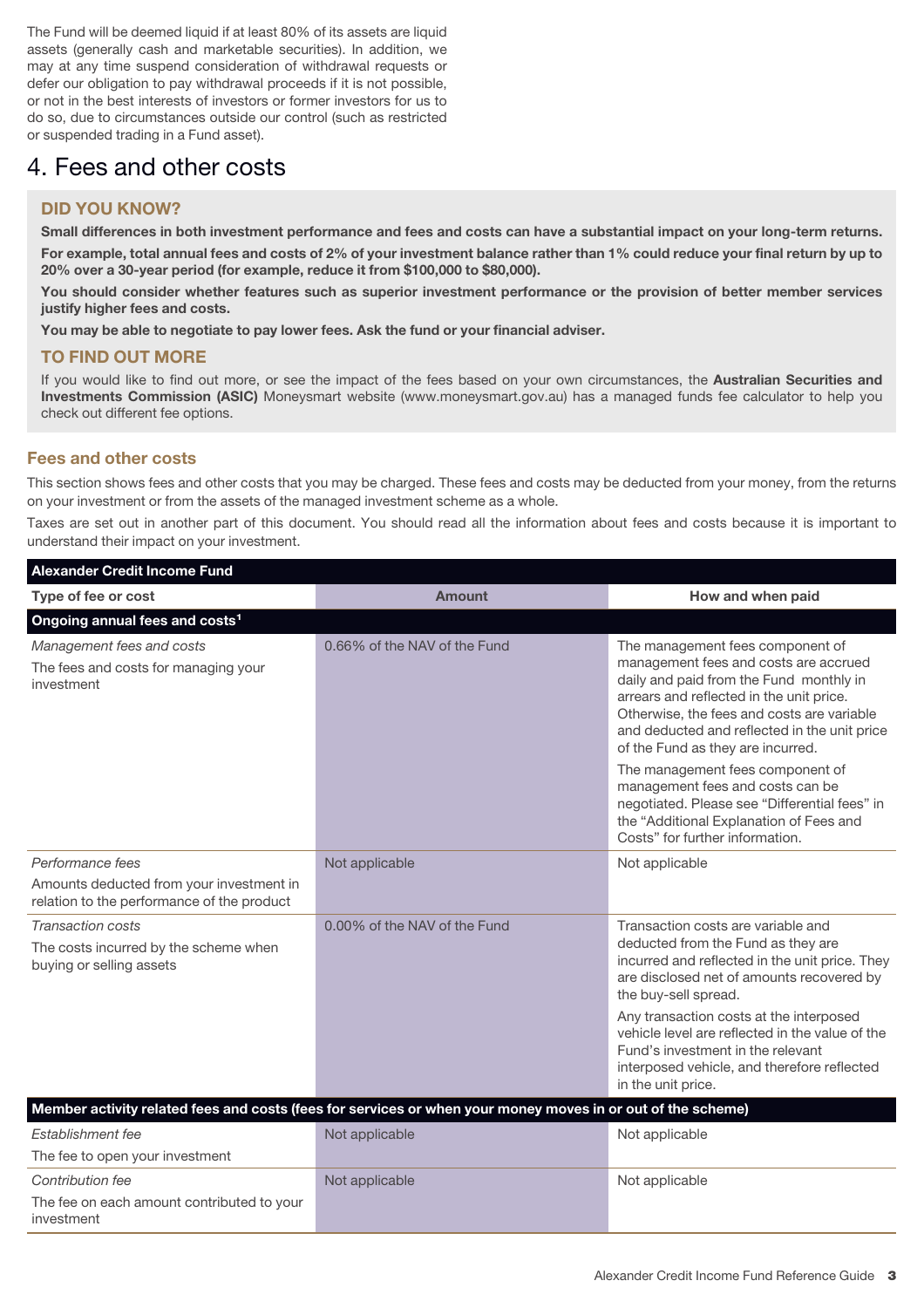| <b>Alexander Credit Income Fund</b>                                                                                        |                                      |                                                                                                                                                                                                                                                                                                                                                                                       |  |  |  |  |
|----------------------------------------------------------------------------------------------------------------------------|--------------------------------------|---------------------------------------------------------------------------------------------------------------------------------------------------------------------------------------------------------------------------------------------------------------------------------------------------------------------------------------------------------------------------------------|--|--|--|--|
| Type of fee or cost                                                                                                        | <b>Amount</b>                        | How and when paid                                                                                                                                                                                                                                                                                                                                                                     |  |  |  |  |
| Buy-sell spread<br>An amount deducted from your investment<br>representing costs incurred in transactions<br>by the scheme | 0.10% upon entry and 0.10% upon exit | These costs are an additional cost to the<br>investor but are incorporated into the unit<br>price and arise when investing application<br>monies and funding withdrawals from the<br>Fund and are not separately charged to the<br>investor. The Buy Spread is paid into the<br>Fund as part of an application and the Sell<br>Spread is left in the Fund as part of a<br>redemption. |  |  |  |  |
| Withdrawal fee                                                                                                             | Not applicable                       | Not applicable                                                                                                                                                                                                                                                                                                                                                                        |  |  |  |  |
| The fee on each amount you take out of<br>your investment                                                                  |                                      |                                                                                                                                                                                                                                                                                                                                                                                       |  |  |  |  |
| Exit fee                                                                                                                   | Not applicable                       | Not applicable                                                                                                                                                                                                                                                                                                                                                                        |  |  |  |  |
| The fee to close your investment                                                                                           |                                      |                                                                                                                                                                                                                                                                                                                                                                                       |  |  |  |  |
| Switching fee                                                                                                              | Not applicable                       | Not applicable                                                                                                                                                                                                                                                                                                                                                                        |  |  |  |  |
| The fee for changing investment options                                                                                    |                                      |                                                                                                                                                                                                                                                                                                                                                                                       |  |  |  |  |

<sup>1</sup> All fees quoted above are inclusive of Goods and Services Tax (GST) and net of any Reduced Input Tax Credits (RITC). See below for more details as to how the relevant fees and costs are calculated.

# **Additional Explanation of Fees and Costs**

#### **Management fees and costs**

The management fees and costs include amounts payable for administering and operating the Fund, investing the assets of the Fund, expenses and reimbursements in relation to the Fund and indirect costs if applicable.

Management fees and costs do not include performance fees or transaction costs, which are disclosed separately.

The management fees component of management fees and costs of 0.65% p.a. of the NAV of the Fund is payable to the Responsible Entity of the Fund for managing the assets and overseeing the operations of the Fund. The management fees component is accrued daily and paid from the Fund monthly in arrears and reflected in the unit price. As at the date of the PDS, the management fees component covers certain ordinary expenses such as Responsible Entity fees, investment management fees, custodian fees, and administration and audit fees.

The indirect costs and other expenses component of 0.01% p.a. of the NAV of the Fund may include other ordinary expenses of operating the Fund, as well as management fees and costs (if any) arising from interposed vehicles in or through which the Fund invests and the costs of investing in over-the-counter derivatives to gain investment exposure to assets or implement the Fund's investment strategy (if any). The indirect costs and other expenses component is variable and reflected in the unit price of the Fund as the relevant fees and costs are incurred. They are borne by investors, but they are not paid to the Responsible Entity or Investment Manager. The indirect costs and other expenses component is based on the relevant costs incurred during the financial year ended 30 June 2020.

Actual indirect costs for the current and future years may differ. If in future there is an increase to indirect costs disclosed in this PDS, updates will be provided on Equity Trustees' website at www.eqt.com.au/insto where they are not otherwise required to be disclosed to investors under law.

#### **Transaction costs**

In managing the assets of the Fund, the Fund may incur transaction costs such as brokerage, buy-sell spreads in respect of the underlying investments of the Fund, settlement costs, clearing costs and applicable stamp duty when assets are bought and sold, and the costs of over-the-counter derivatives that reflect transaction costs that would arise if the Fund held the ultimate reference assets, as well as the costs of over-the-counter derivatives used for hedging purposes. Transaction costs also include costs incurred by interposed vehicles in which the Fund invests (if any), that would have been transaction costs if they had been incurred by the Fund itself. Transaction costs are an additional cost to the investor where they are not recovered by the Buy/Sell Spread, and are generally incurred when the assets of the Fund are changed in connection with day-to-day trading or when there are applications or withdrawals which cause net cash flows into or out of the Fund.

The Buy/Sell Spread that is disclosed in the Fees and Costs Summary is a reasonable estimate of transaction costs that the Fund will incur when buying or selling assets of the Fund. These costs are an additional cost to the investor but are incorporated into the unit price and arise when investing application monies and funding withdrawals from the Fund and are not separately charged to the investor. The Buy Spread is paid into the Fund as part of an application and the Sell Spread is left in the Fund as part of a redemption and not paid to Equity Trustees or the Investment Manager. The estimated Buy/Sell Spread is 0.10% upon entry and 0.10% upon exit. The dollar value of these costs based on an application or a withdrawal of \$25,000 is \$25 for each individual transaction. The Buy/Sell Spread can be altered by the Responsible Entity at any time and www.alexanderfunds.com.au will be updated as soon as practicable to reflect any change. The Responsible Entity may also waive the Buy/Sell Spread in part or in full at its discretion. The transaction costs figure in the Fees and Costs Summary is shown net of any amount recovered by the Buy/Sell Spread charged by the Responsible Entity.

Transaction costs generally arise through the day-to-day trading of the Fund's assets and are reflected in the Fund's unit price as an additional cost to the investor, as and when they are incurred.

The gross transaction costs for the Fund are 0.26% p.a. of the NAV of the Fund, which is based on the relevant costs incurred during the financial year ended 30 June 2020.

However, actual transaction costs for future years may differ.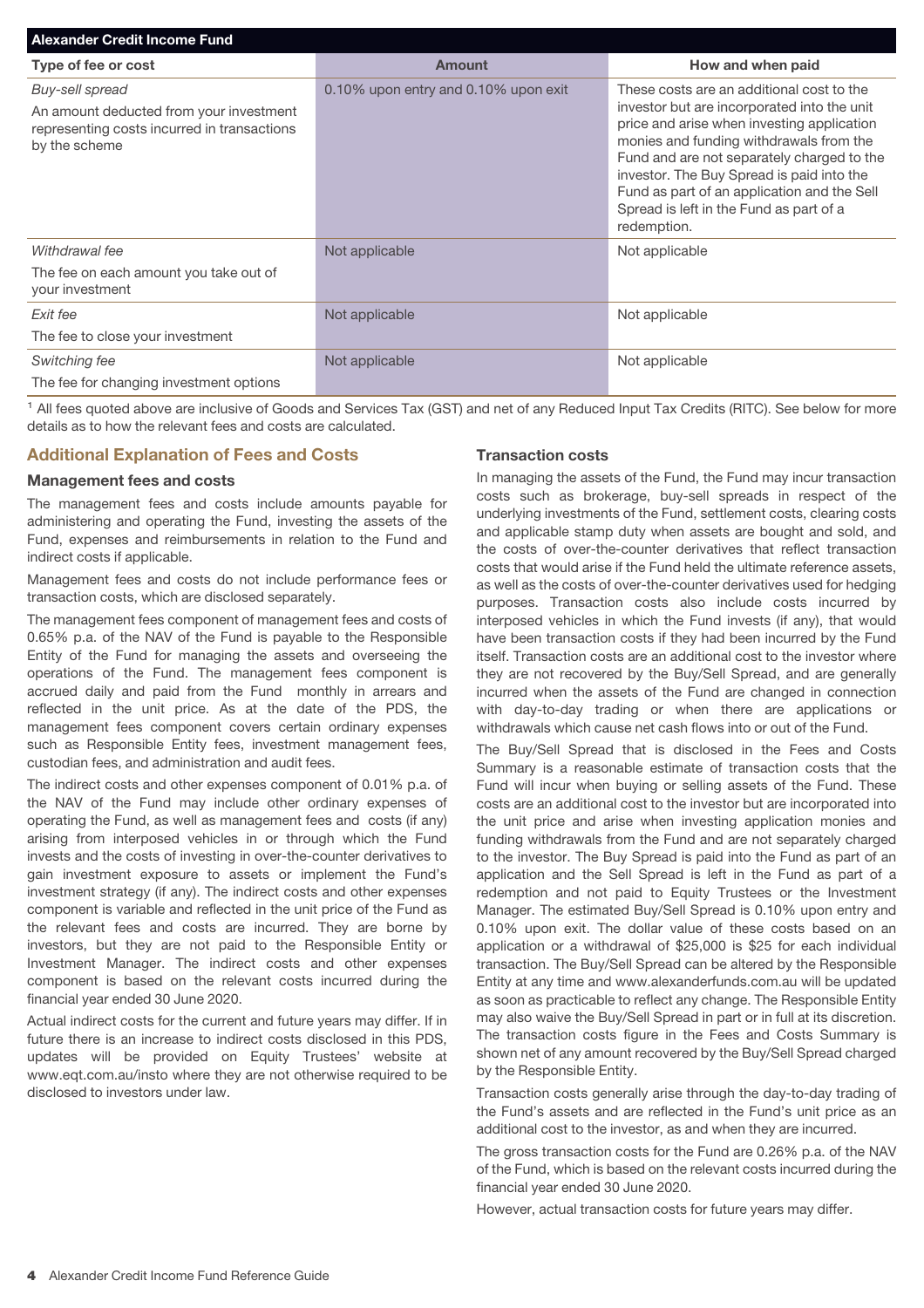## **Can the fees change?**

Yes, all fees can change without investor consent, subject to the maximum fee amounts specified in the Constitution. The current maximum management fee to which Equity Trustees is entitled is 2% of the GAV of the Fund. However, Equity Trustees does not intend to charge that amount and will generally provide investors with at least 30 days' notice of any proposed increase to the management fees component of management fees and costs. In most circumstances, the Constitution defines the maximum level that can be charged for fees described in this PDS. Equity Trustees also has the right to recover all reasonable expenses incurred in relation to the proper performance of its duties in managing the Fund and as such these expenses may increase or decrease accordingly, without notice.

#### **Payments to IDPS Operators**

Subject to the law, annual payments may be made to some IDPS Operators because they offer the Fund on their investment menus. Product access is paid by the Investment Manager out of its investment management fee and is not an additional cost to the investor.

#### **Differential fees**

The Investment Manager may from time to time negotiate a different fee arrangement (by way of a rebate or waiver of fees) with certain investors who are Australian Wholesale Clients. Please contact the Investment Manager on +613 9039 5050 for further information.

#### **mFund**

Warning: if you are transacting through mFund your stockbroker or accredited intermediary may charge you additional fees (see their Financial Services Guide).

#### **Taxation**

Please refer to Section 7 of the Product Disclosure Statement and Section 5 of this Reference Guide for further information on taxation.

# 5. Other important information

## **Taxation**

The following information summarises some of the Australian taxation issues you may wish to consider before making an investment in the Fund and assumes that you hold your investment in the Fund on capital account and are not considered to be carrying on a business of investing, trading in investments or investing for the purpose of profit making by sale. The information should be used as a guide only and does not constitute professional tax advice as individual circumstances may differ.

A number of tax reform measures are currently under review by the Australian Government. These reforms may impact on the tax position of the Fund and its investors. Accordingly, it is recommended that investors seek their own professional advice, specific to their own circumstances, of the taxation implications of investing in the Fund.

#### *General*

The Fund is an Australian resident trust for Australian tax purposes. Therefore, the Fund is required to determine its net income (taxable income) for the year of income. On the basis that investors are presently entitled (which is the intention of Equity Trustees) to the net income of the Fund (including net taxable capital gains) or will be attributed their share of assessable income, exempt income, non-assessable non-exempt income and tax offsets (i.e. credits) of the Fund and the Fund is not a public trading trust, the Fund should be treated as a flow-through trust for tax purposes. This means that investors should be taxed on their share of the Fund's net taxable income or the amount attributed to them, and the Fund should not be subject to Australian income tax.

In the case where the Fund makes a loss for Australian tax purposes, the Fund cannot distribute the tax loss to investors. However, the tax loss may be carried forward by the Fund for offset against taxable income of the Fund in subsequent years, subject to the operation of the trust loss rules.

#### *Attribution Managed Investment Trust ("AMIT") – core rules*

The Fund may qualify as an eligible Attribution Managed Investment Trust (AMIT), and if so, intends to elect into the AMIT regime. The AMIT legislation applies an attribution model whereby Equity Trustees as the Responsible Entity of the Fund attributes amounts of trust components of a particular character to investors on a fair and reasonable basis consistent with the operation of the Fund's Constitution, which includes provisions in relation to AMIT. Under the AMIT rules, the following will apply:

**Fair and reasonable attribution:** Each year, the Fund's determined trust components of assessable income, exempt income, non-assessable non-exempt income and tax offsets (i.e. credits) will be allocated to investors on a "fair and reasonable" attribution basis, rather than being allocated proportionally based on each investor's present entitlement to the income of the Fund.

**Unders or overs adjustments:** Where the Fund's determined trust components for a year are revised in a subsequent year (e.g. due to actual amounts differing to the estimates of income, gains / losses or expenses), then unders and overs may arise. Unders and overs will generally be carried forward and adjusted in the year of discovery.

**Cost base adjustments:** Where the distribution made is less than (or more than) certain components attributed to investors, then the cost base of an investor's units may be increased (or decreased). Details of cost base adjustments will be included on an investor's annual tax statement, referred to as an AMIT Member Annual Statement ("AMMA").

**Large withdrawals:** In certain circumstances, gains may be attributed to a specific investor, for example, gains on disposal of assets to fund a large withdrawal being attributed to the redeeming investor.

**Penalties:** In certain circumstances (e.g. failure to comply with certain AMIT rules), specific penalties may be imposed.

The new rules are intended to reduce complexity, increase certainty and reduce compliance costs for managed investment trusts and their investors. Where the Fund does not elect into the AMIT regime, or has made the election but the election is not effective for the income year (e.g. the Fund does not satisfy the requirements to be a managed investment trust for the income year), the Tax Law applicable to non-AMITs should be relevant. In particular, the Fund should not generally pay tax on behalf of its investors and instead, investors should be assessed for tax on any income and capital gains generated by the Fund to which they become presently entitled.

#### *Deemed Capital Gains Tax ("CGT") Election*

Eligible managed investment trusts ("MITs") may make an election to apply a deemed capital account treatment for gains and losses on disposal of certain eligible investments (including equities and units in other trusts but excluding derivatives, debt securities and foreign exchange contracts). Where the election is made the Fund should hold its eligible investments on capital account and gains/(losses) from the disposal of eligible investments should be treated as capital gains/(losses). Capital gains arising on the disposal of eligible investments held for 12 months or greater may be eligible to be treated as discount capital gains.

Where the CGT election is not made, the Fund should hold its eligible investments on revenue account and gains/(losses) from the disposal of eligible investments should be treated as revenue gains or losses.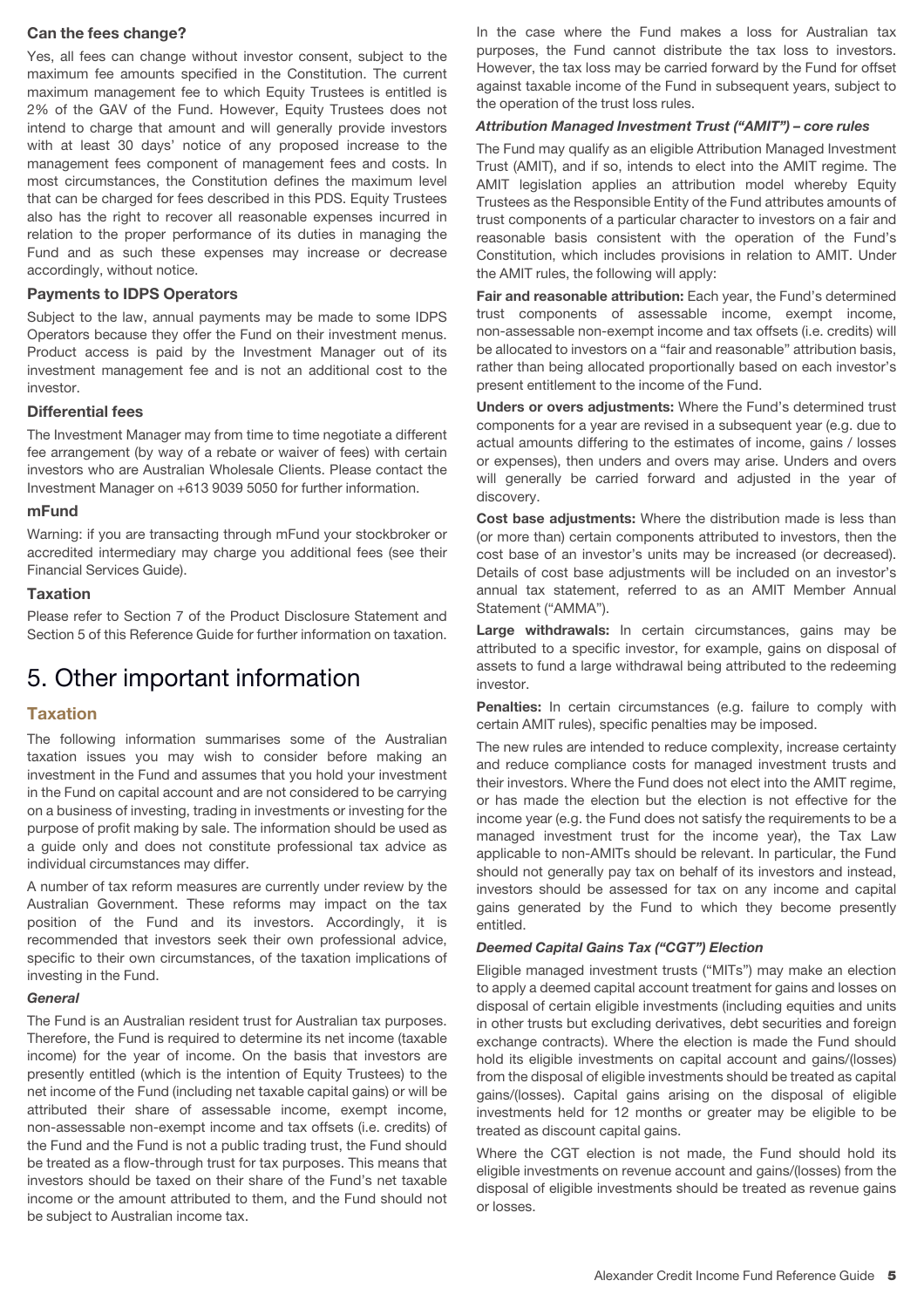#### *Controlled Foreign Company ("CFC") Provisions*

There are certain tax rules (i.e. the CFC provisions) which may result in assessable income arising in the Fund in relation to investments in foreign equities, where certain control thresholds are met. If such interests were to be held at the end of the income year, the taxable income of the Fund may include a share of net income and gains (i.e. CFC attributable income) from such investments.

#### *Taxation of Financial Arrangements ("TOFA")*

The TOFA rules may apply to certain "financial arrangements" held by the Fund. In broad terms, the TOFA regime seeks to recognise "sufficiently certain" returns on certain financial arrangements on an accruals basis for tax purposes rather than on a realisation basis. Where returns from derivative instruments are not "sufficiently certain" they will continue to be recognised on a realisation basis, unless specific tax timing elections are made.

#### *Taxation Reform*

The tax information included in this PDS is based on the taxation legislation and administrative practice as at the issue date of this PDS, together with proposed changes to the taxation legislation as announced by the Government. However, the Australian tax system is in a continuing state of reform, and based on the Government's reform agenda, it is likely to escalate rather than diminish. Any reform of a tax system creates uncertainty as to the full extent of announced reforms, or uncertainty as to the meaning of new law that is enacted pending interpretation through the judicial process. These reforms may impact on the tax position of the Fund and its investors. Accordingly, it will be necessary to closely monitor the progress of these reforms, and investors should seek their own professional advice, specific to their own circumstances, of the taxation implications of investing in the Fund.

#### *Tax File Number ("TFN") and Australian Business Number ("ABN")*

It is not compulsory for an investor to quote their TFN or ABN. If an investor is making this investment in the course of a business or enterprise, the investor may quote an ABN instead of a TFN. Failure by an investor to quote an ABN or TFN or claim an exemption may cause the Responsible Entity to withhold tax at the top marginal rate, plus the Medicare Levy, on gross payments including distributions or attribution of income to the investor. The investor may be able to claim a credit in their tax return for any TFN or ABN tax withheld. Collection of TFNs is permitted under taxation and privacy legislation.

By quoting their TFN or ABN, the investor authorises Equity Trustees to apply it in respect of all the investor's investments with Equity Trustees. If the investor does not want to quote their TFN or ABN for some investments, Equity Trustees should be advised.

#### *GST*

The Fund is registered for GST. The issue or withdrawal of units in the Fund and receipt of distributions are not subject to GST.

The Fund may be required to pay GST included in management and other fees, charges, costs and expenses incurred by the Fund. However, to the extent permissible, the Responsible Entity will claim on behalf of the Fund a proportion of this GST as a reduced input tax credit. Unless otherwise stated, fees and charges quoted in this PDS are inclusive of GST and take into account any available reduced input tax credits. The Fund may be entitled to as yet undetermined additional input tax credits on the fees, charges or costs incurred. If the Responsible Entity is unable to claim input tax credits on behalf of the Fund, the Responsible Entity retains the ability to recover the entire GST component of all fees and charges.

The impact of GST payments and credits will be reflected in the unit price of the Fund. Investors should seek professional advice with respect to the GST consequences arising from their unit holding.

#### *Australian Taxation of Australian Resident Investors*

#### **Distributions**

For each year of income, each Australian resident investor will be required to include within their own tax calculations and tax return filings the assessable income, exempt income, non-assessable non-exempt income and tax offsets (i.e. credits) of the Fund attributed to them by Equity Trustees as the Responsible Entity of the Fund.

The tax consequences for investors in the Fund depends on the tax components of assessable income, exempt income, non-assessable non-exempt income and tax offsets (i.e. credits) of the Fund attributed to them.

Investors will receive an Annual Tax Statement (or an "AMMA" for an AMIT) detailing all relevant taxation information concerning attributed amounts and cash distributions, including any Foreign Income Tax Offset ("FITO") and franking credit entitlements, returns of capital, assessable income, and any upwards or downwards cost base adjustment in the capital gains tax cost base of their units in the Fund (in the case of an AMIT).

An investor may receive their share of attributed tax components of the Fund or net income in respect of distributions made during the year or where they have made a large withdrawal from the Fund, in which case their withdrawal proceeds may include their share of net income or attributed tax components of assessable income, exempt income, non-assessable non-exempt income and tax offsets (i.e. credits). In addition, because Australian investors can move into and out of the Fund at different points in time, there is the risk that taxation liabilities in respect of gains that have benefited past investors may have to be met by subsequent investors.

#### Foreign Income

The Fund may derive foreign source income that is subject to tax overseas, for example withholding tax. Australian resident investors should include their share of both the foreign income and the amount of the foreign tax withheld in their assessable income. In such circumstances, investors may be entitled to a FITO for the foreign tax paid, against the Australian tax payable on the foreign source income. To the extent the investors do not have sufficient overall foreign source income to utilise all of the FITOs relevant to a particular year of income, the excess FITOs cannot be carried forward to a future income year.

#### Disposal of Units by Australian Resident Investors

If an Australian resident investor transfers or redeems their units in the Fund, this may constitute a disposal for tax purposes depending on their specific circumstances.

Where an investor holds their units in the Fund on capital account, a capital gain or loss may arise on disposal and each investor should calculate their capital gain or loss according to their own particular facts and circumstances. As noted above, proceeds on disposal may include a component of distributable income. In calculating the taxable amount of a capital gain, a discount of 50% for individuals and trusts or 33 & 1/3% for complying Australian superannuation funds may be allowed where the units in the Fund have been held for 12 months or more. No CGT discount is available to corporate investors.

Any capital losses arising from the disposal of the investment may be used to offset other capital gains the investor may have derived. Net capital losses may be carried forward for offset against capital gains of subsequent years but may not be offset against ordinary income.

The discount capital gains concession may be denied in certain circumstances where an investor (together with associates) holds 10% or more of the issued units of the Fund, the Fund has less than 300 beneficiaries and other requirements are met. Investors who together with associates are likely to hold more than 10% of the units in the Fund should seek advice on this issue.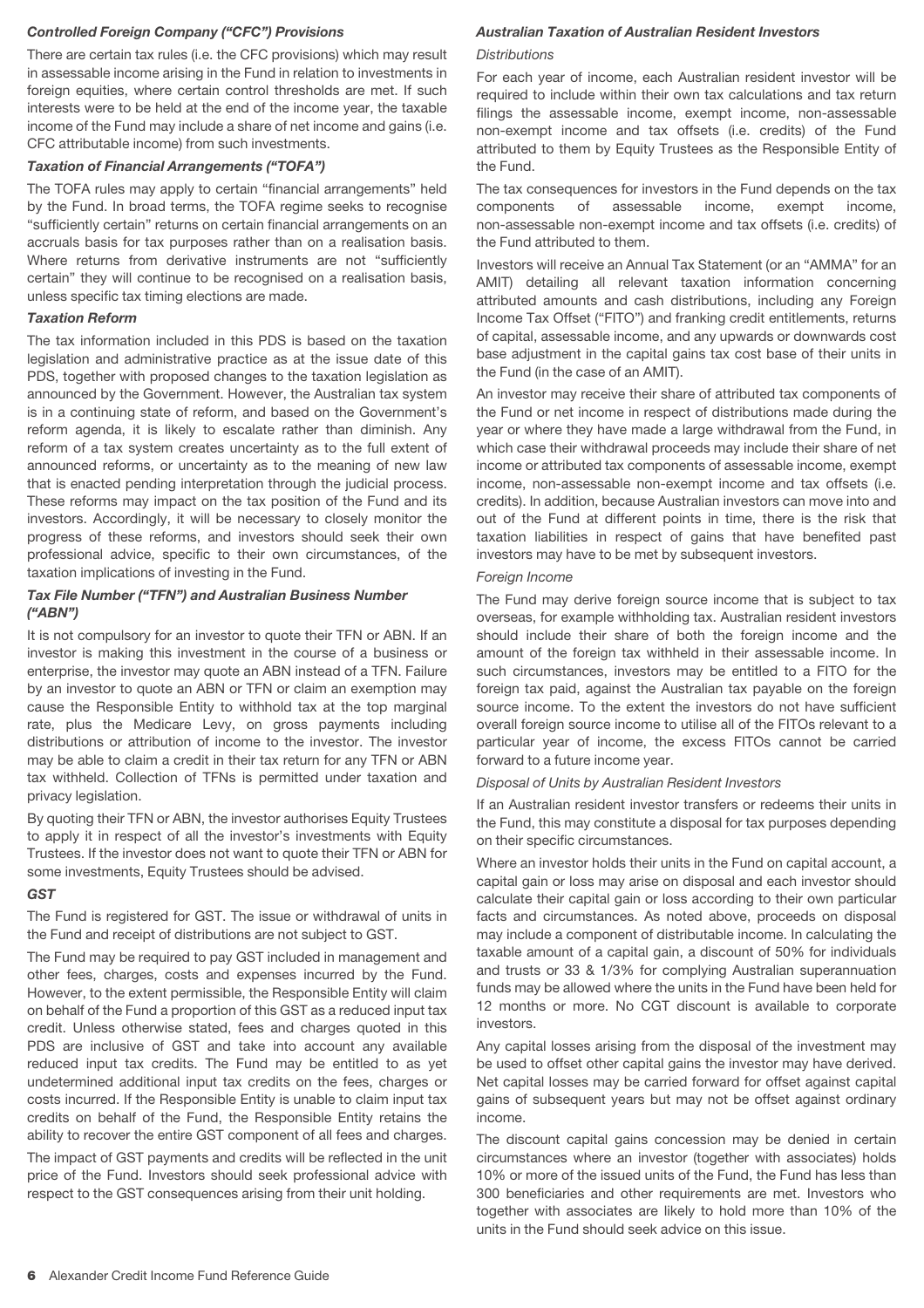#### *Australian Taxation of Non-Resident Investors*

#### Tax on Income

The Fund expects to derive income which may be subject to Australian withholding tax when attributed by Equity Trustees as the Responsible Entity of the Fund to non-resident investors.

Australian withholding tax may be withheld from distributions of Australian source income and gains attributed to a non-resident investor. The various components of the net income of the Fund which may be regarded as having an Australian source include Australian sourced interest, Australian sourced other gains, Australian sourced dividends and CGT taxable Australian property.

We recommend that non-resident investors seek independent tax advice before investing, taking into account their particular circumstances and the provisions of any relevant Double Taxation Agreement/Exchange of Information Agreement ("EOI") between Australia and their country of residence.

#### Disposal of Units by Non-Resident Investors

Based on the Fund's investment profile, generally non-resident investors holding their units on capital account should not be subject to Australian CGT on the disposal of units in the Fund unless the units were capital assets held by the investor in carrying on a business through a permanent establishment in Australia. Australian tax may apply in certain circumstances if the non-resident holds their units on revenue account. CGT may also apply in some cases where the Fund has a direct or indirect interest in Australian real property. We recommend that non-resident investors seek independent tax advice in relation to the tax consequences of the disposal of their units.

#### **Your privacy**

The Australian Privacy Principles contained in the Privacy Act 1988 (Cth) ("Privacy Act") regulate the way in which we collect, use, disclose, and otherwise handle your personal information. Equity Trustees is committed to respecting and protecting the privacy of your personal information, and our Privacy Policy details how we do this.

It is important to be aware that, in order to provide our products and services to you, Equity Trustees may need to collect personal information about you and any other individuals associated with the product or service offering. In addition to practical reasons, this is necessary to ensure compliance with our legal and regulatory obligations (including under the Corporations Act, the AML/CTF Act and taxation legislation). If you do not provide the information requested, we may not be able to process your application, administer, manage, invest, pay or transfer your investment(s).

You must therefore ensure that any personal information you provide to Equity Trustees is true and correct in every detail. If any of this personal information (including your contact details) changes, you must promptly advise us of the changes in writing. While we will generally collect your personal information from you, your broker or adviser or the Investment Manager and Administrator directly, we may also obtain or confirm information about you from publicly available sources in order to meet regulatory obligations.

In terms of how we deal with your personal information, Equity Trustees will use it for the purpose of providing you with our products and services and complying with our regulatory obligations. Equity Trustees may also disclose it to other members of our corporate group, or to third parties who we work with or engage for these same purposes. Such third parties may be situated in Australia or offshore, however we take reasonable steps to ensure that they will comply with the Privacy Act when collecting, using or handling your personal information.

The types of third parties that we may disclose your information to include, but are not limited to:

stockbrokers, financial advisers or adviser dealer groups, their service providers and/or any joint holder of an investment;

- those providing services for administering or managing the Fund, including the Investment Manager, Custodian and Administrator, auditors, or those that provide mailing or printing services;
- our other service providers;
- regulatory bodies such as ASIC, ATO, APRA and AUSTRAC; and
- other third parties who you have consented to us disclosing your information to, or to whom we are required or permitted by law to disclose information to.

Equity Trustees or the Investment Manager may from time to time provide you with direct marketing and/or educational material about products and services they believe may be of interest to you. You have the right to "opt out" of such communications by contacting us using the contact details below.

In addition to the above information, Equity Trustees' Privacy Policy contains further information about how we handle your personal information, and how you can access information held about you, seek a correction to that information, or make a privacy-related complaint.

Full details of Equity Trustees' Privacy Policy are available at www.eqt.com.au. You can also request a copy by contacting Equity Trustees' Privacy Officer on +61 3 8623 5000 or by email to privacy@eqt.com.au.

#### **The Constitution**

The Fund is governed by a constitution that sets out the Fund's operation (the "Constitution"). The Constitution, together with the Fund's PDS, the Corporations Act and other laws, regulate our legal relationship with investors in the Fund. If you invest in the Fund, you agree to be bound by the terms of the Fund's PDS and the Fund's Constitution. You can request a copy of the Constitution free of charge from Equity Trustees. Please read these documents carefully before investing in the Fund.

We may amend the Constitution from time to time in accordance with the provisions in the Constitution and the Corporations Act.

# **Anti-Money Laundering and Counter Terrorism Financing ("AML/CTF")**

Australia's AML/CTF laws require Equity Trustees to adopt and maintain a written AML/CTF Program. A fundamental part of the AML/CTF Program is that Equity Trustees must hold up-to-date information about investors (including beneficial owner information) in the Fund.

To meet this legal requirement, we need to collect certain identification information (including beneficial owner information) and documentation ("KYC Documents") from new investors. Existing investors may also be asked to provide KYC Documents as part of an ongoing customer due diligence/verification process to comply with AML/CTF laws. If applicants or investors do not provide the applicable KYC Documents when requested, Equity Trustees may be unable to process an application, or may be unable to provide products or services to existing investors until such time as the information is provided.

In order to comply with AML/CTF Laws, Equity Trustees may also disclose information including your personal information that it holds about the applicant, an investor, or any beneficial owner, to its related bodies corporate or service providers, or relevant regulators of AML/CTF Laws (whether inside or outside Australia). Equity Trustees may be prohibited by law from informing applicants or investors that such reporting has occurred.

Equity Trustees shall not be liable to applicants or investors for any loss you may suffer because of compliance with the AML/CTF laws.

If you apply for units via mFund you may be required to provide the KYC documents to your broker (rather than the Administrator).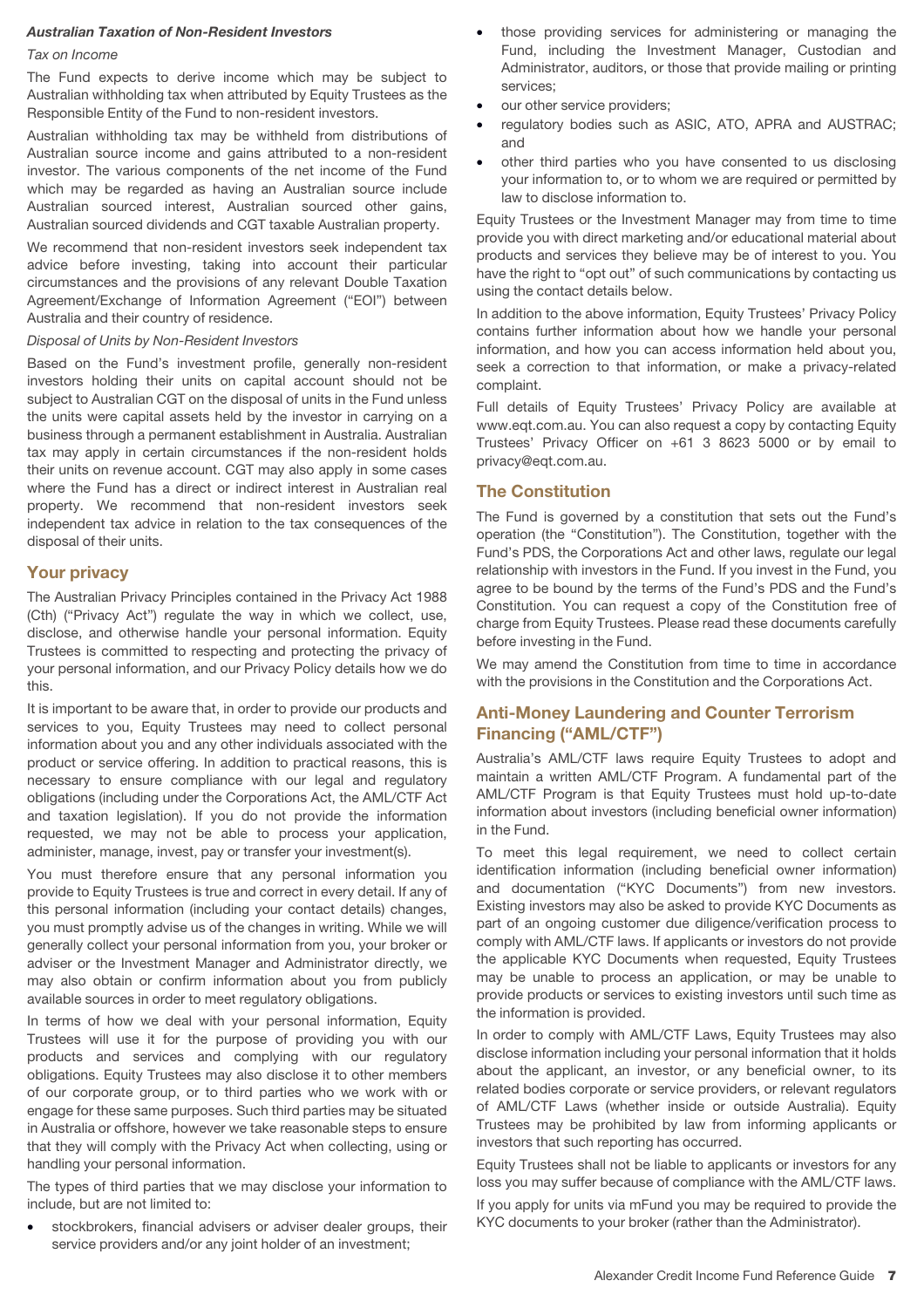# **Indirect Investors**

You may be able to invest indirectly in the Fund via an IDPS by directing the IDPS Operator to acquire units on your behalf. If you do so, you will need to complete the relevant forms provided by the IDPS Operator and not the Application Form accompanying the PDS. This will mean that you are an Indirect Investor in the Fund and not an investor or member of the Fund. Indirect Investors do not acquire the rights of an investor as such rights are acquired by the IDPS Operator who may exercise, or decline to exercise, these rights on your behalf.

Indirect Investors do not receive reports or statements from us and the IDPS Operator's application and withdrawal conditions determine when you can direct the IDPS Operator to apply or redeem. Your rights as an Indirect Investor should be set out in the IDPS Guide or other disclosure document issued by the IDPS Operator.

#### **Information on underlying investments**

Information regarding the underlying investments of the Fund will be provided to an investor of the Fund on request, to the extent Equity Trustees is satisfied that such information is required to enable the investor to comply with its statutory reporting obligations. This information will be supplied within a reasonable timeframe having regard to these obligations.

# **Foreign Account Tax Compliance Act ("FATCA")**

In April 2014, the Australian Government signed an intergovernmental agreement ("IGA") with the United States of America ("U.S."), which requires all Australian financial institutions to comply with the FATCA Act enacted by the U.S. in 2010.

Under FATCA, Australian financial institutions are required to collect and review their information to identify U.S. residents and U.S controlling persons that invest in assets through non-U.S. entities. This information is reported to the Australian Taxation Office ("ATO"). The ATO may then pass that information onto the U.S. Internal Revenue Service.

In order to comply with the FATCA obligations, we may request certain information from you. Failure to comply with FATCA obligations may result in the Fund, to the extent relevant, being subject to a 30% withholding tax on payment of U.S. income or gross proceeds from the sale of certain U.S. investments. If the Fund suffers any amount of FATCA withholding and is unable to obtain a refund for the amounts withheld, we will not be required to compensate investors for any such withholding and the effect of the amounts withheld will be reflected in the returns of the Fund.

# **Common Reporting Standard ("CRS")**

The CRS is developed by the Organisation of Economic Co-operation and Development and requires certain financial institutions resident in a participating jurisdiction to document and identify reportable accounts and implement due diligence procedures. These financial institutions will also be required to report certain information on reportable accounts to their relevant local tax authorities.

Australia signed the CRS Multilateral Competent Authority Agreement and has enacted provisions within the domestic tax legislation to implement CRS in Australia. Australian financial institutions need to document and identify reportable accounts, implement due diligence procedures and report certain information with respect to reportable accounts to the ATO. The ATO may then exchange this information with foreign tax authorities in the relevant signatory countries.

In order to comply with the CRS obligations, we may request certain information from you. Unlike FATCA, there is no withholding tax that is applicable under CRS.

#### **NAV for the Fund**

The NAV for the Fund is available at www.alexanderfunds.com.au.

#### **Administrator**

Unity Funds Services Pty Ltd.

#### **Application Form**

The application form that accompanies the PDS.

# **Application Price**

The price at which a unit in the Fund is acquired

#### **ATO**

Australian Taxation Office

#### **AUSTRAC**

Australian Transaction Reports and Analysis Centre

#### **Bank Tier 1**

Securities issued by a bank that have debt features but rank behind Senior Bank Debt and Subordinated Bank Debt in the event of a wind up of that bank.

# **Benchmark**

Ausbond Bank Bill Index plus 1%

#### **Business Day**

A day other than a Saturday or a Sunday on which banks are open for general banking business in Melbourne or Sydney or if the administrator of the Fund primarily performs its administrative functions in respect of the Fund in a city other than Melbourne or Sydney, the city in which the administrator performs such functions.

#### **Buy/Sell Spread**

The estimated transaction costs incurred in buying or selling assets of the Fund when investors invest in or withdraw from the Fund, which is an additional cost to the investor but is incorporated into the unit price.

There is a maximum Buy Spread and Sell Spread that the Responsible Entity may apply. The Buy/Sell spreads vary depending on the liquidity of the fixed income market at the time. For the purposes of the Fund, the Australian iTraxx Index is used as a proxy for liquidity of the fixed income market at any time. The table below lists the maximum Buy/Sell Spread the Responsible Entity can apply depending upon the current levels of the Australian iTraxx Index.

| <b>Australian</b><br><b>iTraxx</b><br><b>Index</b> | $<$ 100 Bps | $<$ 100-150<br><b>B</b> ps | $<$ 150-200<br><b>Bps</b> | $>200$ Bps |
|----------------------------------------------------|-------------|----------------------------|---------------------------|------------|
| Maximum<br>Buy/Sell<br>Spread                      | 0.25%       | 0.75%                      | 1.25%                     | 2.5%       |

## **Credit Duration**

A measure of the sensitivity of price of a credit asset to the change in the Credit Margin of that asset.

Credit Duration is measured in terms of years where the larger the number of years in duration, the higher the price sensitivity to changes in the Credit Margin of that asset. Credit Duration takes into account the maturity date, the dates when coupons are paid, and the amount of that coupon.

#### **Credit Margin**

The spread that investors receive in taking on the credit risk of an asset.

#### **Constitution**

The Constitution of the Fund which describes the rights, responsibilities and beneficial interest of unit holders and the Responsible Entity in relation to the Fund.

## **Fund**

Alexander Credit Income Fund